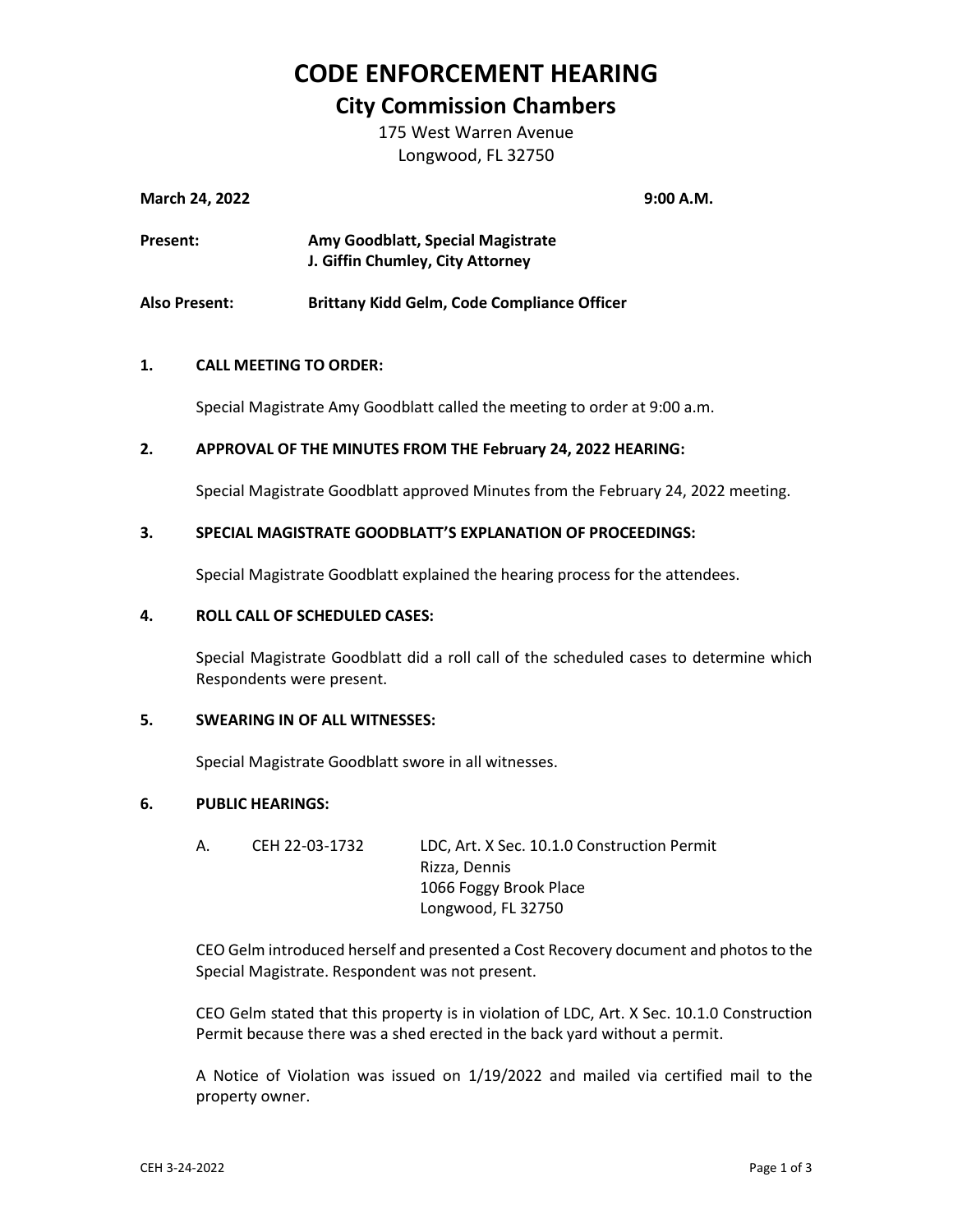# **CODE ENFORCEMENT HEARING City Commission Chambers**

175 West Warren Avenue Longwood, FL 32750

A Notice of Hearing was issued on 2/16/2022 and mailed via certified mail to the property owner. The NOH was delivered to the property owner 2/18/2022.

Special Magistrate made inquiry of the Code Compliance Officer.

The Special Magistrate made her findings, that a shed was built onto the house at the cited property without first securing a permit. The building of a shed onto the side of the house constitutes development activity as defined in the Longwood Land Development Code. Service was properly made. The Respondent has violated LDC, Article X Section 10.1.0 Construction Permit. In order to come into compliance, Respondent must secure a permit from the Longwood Building Department and complete and pass all required inspections. Respondent is to pay Administrative Costs of \$281.22 within 30 days of receipt of Final Orders. If Respondent does not comply within 10 days from the date of service of this Order, by applying for the necessary permit and by completing and passing all required inspections within 6 months thereafter, Respondent shall pay a fine of \$50.00 day for each day the violation continues to exist beyond the date set for compliance.

| В. | CEH 22-03-1736 | LDC, Art. V Sec. 5.3.6 Pods |
|----|----------------|-----------------------------|
|    |                | Renninger, Elizabeth        |
|    |                | 13 Horseman Cove            |
|    |                | Longwood, FL 32750          |

This case was withdrawn.

| C. | CEH 22-03-1737 | CC, Chapter 86 Sec. 86-54 Storage of Inoperable Vehicle |
|----|----------------|---------------------------------------------------------|
|    |                | Scott, Rodney                                           |
|    |                | 1414 Meadowlark Street                                  |
|    |                | Longwood, FL 32750                                      |

CEO Gelm introduced herself and presented a Cost Recovery document and photos to the Special Magistrate. Respondent was not present.

CEO Gelm stated that this property is in violation of CC, Chapter 86 Section 86-54 Storage of Inoperable Vehicle because there is a white truck being stored in the driveway with a flat tire and expired tag.

A Notice of Violation was issued on 2/10/2022 and posted at the homestead property.

A Notice of Hearing was issued on 2/23/2022 and mailed via certified mail to the property owner. The NOH was delivered to the property owner 2/25/2022.

Special Magistrate made inquiry of the Code Compliance Officer.